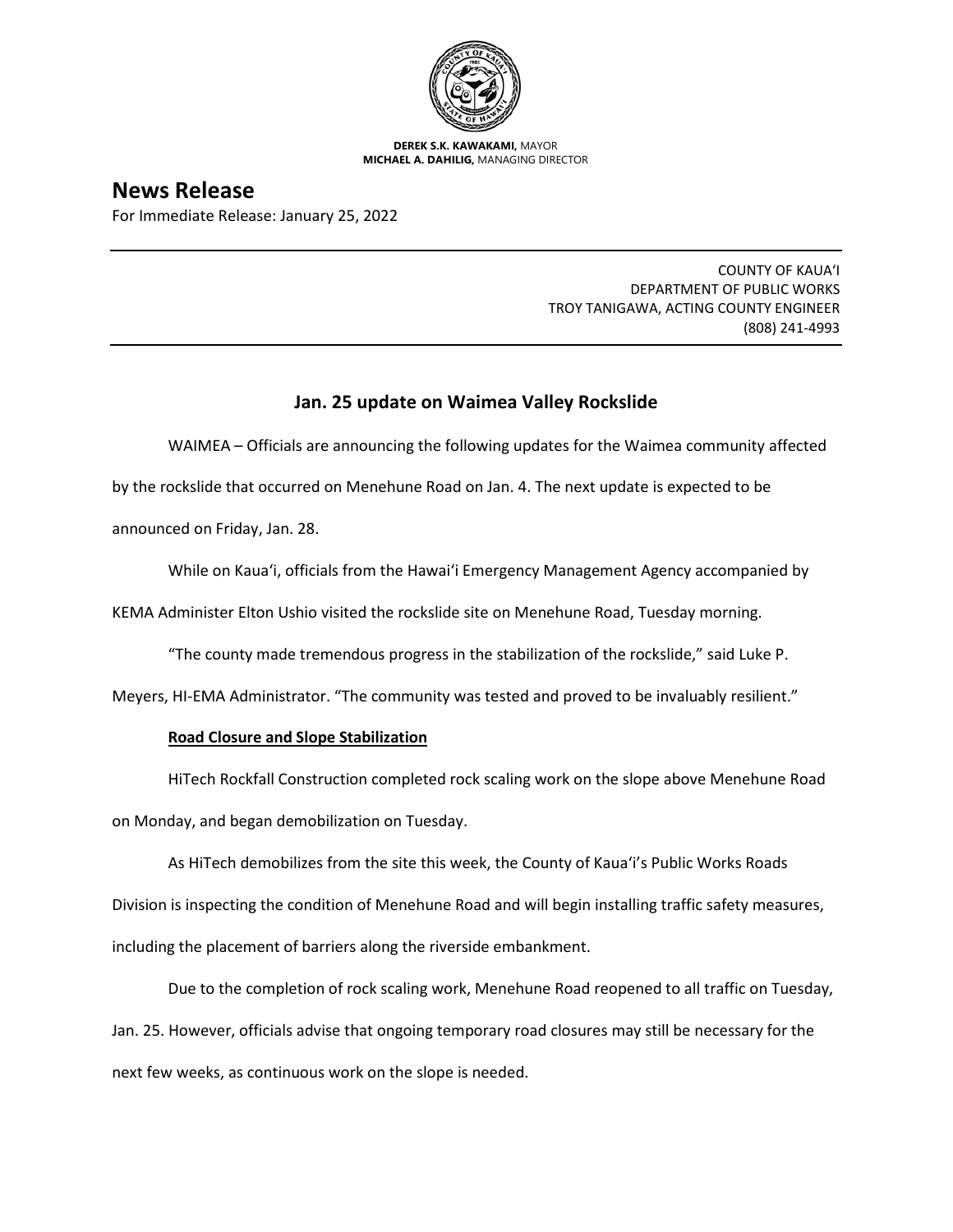Upcoming work on the slope includes the installation of erosion control measures, which will be conducted by Geolabs – the county's contracted geotechnical engineering firm – along with HiTech. This work is currently scheduled for Monday, Jan. 31, and will require a full closure of Menehune Road for at least one day. More details on this road closure will be announced in the coming days.

### **Waimea Swinging Bridge**

With the reopening of Menehune Road, the County can now begin further damage assessments of the Waimea Swinging Bridge. Next week, crews will conduct additional safety measures to further stabilize the bridge before temporary repairs begin. Temporary repairs will start soon after to restore pedestrian access until permanent repairs commence. More details, along with a timeline on these repairs, will be shared once a schedule is confirmed.

Given the historic nature of the bridge, officials expect this to be a long-term repair project. Understanding that the pedestrian bridge is an important point of access to Makaweli residents, officials will continue to work with residents on continued needs. Makaweli residents requiring assistance are urged to contact the Kaua'i Emergency Management Agency (KEMA) at 808-241-1800.

#### **Refuse Service**

The next refuse collection is currently scheduled for Tuesday, Feb. 1. Residents are asked to leave their bagged trash in their refuse carts on Monday, Jan. 31, for early-morning pickup on Tuesday.

To ensure efficient pickup, please double bag your household trash and place it in your countyissued refuse carts. For those without refuse carts, please leave your bagged household waste in a covered trash receptacle at the side of the road immediately adjacent to your driveway. Trash should be double-bagged in the event manual loading into a truck becomes necessary. Trash receptacles must not exceed 50 pounds, and more than one covered receptacle may be used. Bulky items, green waste, and loose trash will not be collected at this time.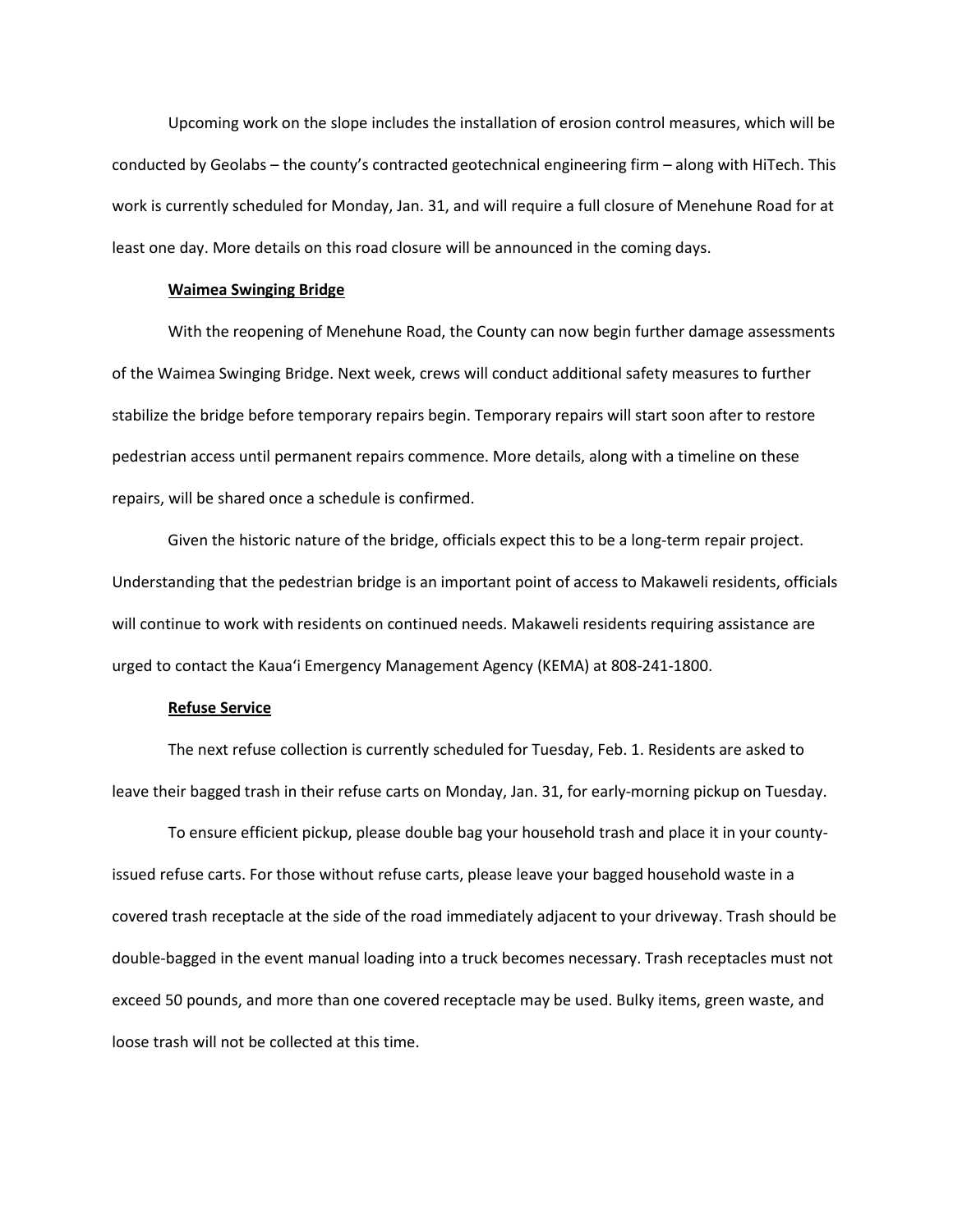#### **Food Distribution/Wellness Checks/Needs Assessments**

Families are reporting that they have food and supplies for the time being. Supply deliveries will occur, however, on a case-by-case basis.

Wellness checks and needs assessments will continue as needed for residents along Menehune Road and on the Makaweli-side of the river. Anyone needing assistance is asked to call KEMA at 808- 241-1800, who will coordinate with community partners.

#### **Panini Road Emergency Access Route**

The State Department of Land and Natural Resources' (DLNR) alternate emergency access route from Waimea Canyon Drive, known as Panini Road, will remain open to local residents and first responders via 4 x 4 usage only. Motorists are urged to drive slowly and cautiously through the area.

## **Additional Assistance**

If anyone in the affected area requires assistance during work hours, please call the Kaua'i Emergency Management Agency (KEMA) at 808-241-1800. After working hours, please call Kaua'i Police Dispatch at 808-241-1711. If you have an emergency and require immediate assistance, please call 911. If you have a kupuna needing assistance from the Agency on Elderly Affairs, please contact their office at 808-241-4470. If you have a school-aged child who needs assistance with distance learning options, please contact KEMA at 808-241-1800.

Those wishing to provide services or resources are asked to coordinate with KEMA.

The next update is expected to be announced on Friday, Jan. 28, via news release and online newsletter available on the "Waimea Valley Rockslide" page a[t www.kauai.gov/KEMA.](http://www.kauai.gov/KEMA)